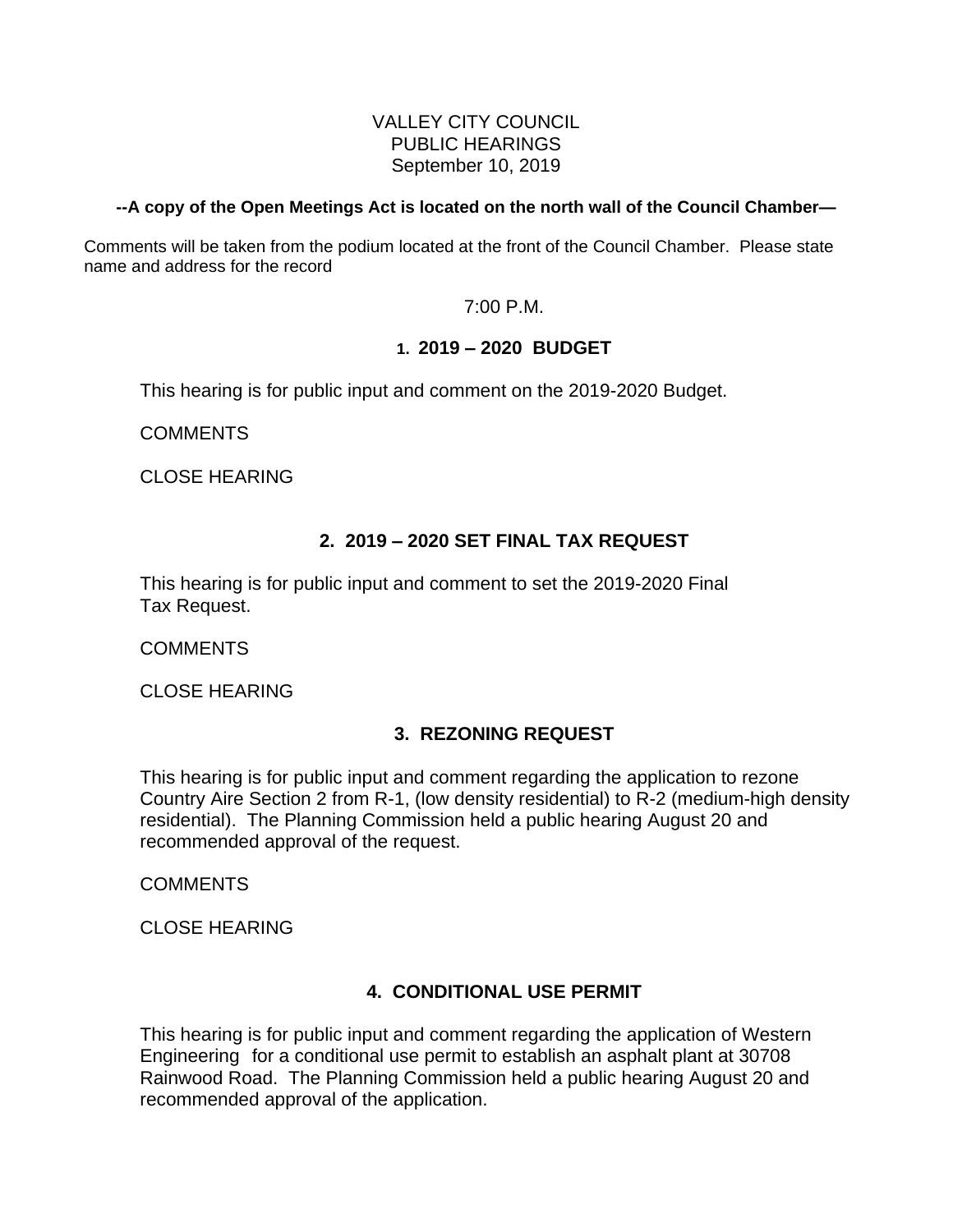## COMMENTS

### CLOSE HEARING

## **5. PRELIMINARY AND FINAL PLAT**

This hearing is for public input and comment regarding approval of the preliminary and final plats for part of the East ½ of SW1/4, Sec 5, T15N, R10E, (Miller Acres). The Planning Commission held a public hearing August 20 and recommended approval of the preliminary and final plat.

### **COMMENTS**

CLOSE HEARING

ADJOURN HEARINGS

Anyone desiring to speak on any item on the Agenda is invited to do so, but will be limited to three minutes. After being recognized by the Mayor, please state your name and address for the record. Anyone desiring to speak for a longer period of time should make arrangements with the City Clerk prior to the meeting.

AGENDA

VALLEY CITY COUNCIL

#### SEPTEMBER 10, 2019

### **--A copy of the Open Meetings Act is located on the north wall of the Council Chamber—**

Any agenda item may be moved at any time at the discretion of the Mayor.

The Mayor and Council reserve the right to adjourn into executive session on any agenda item per Nebraska Revised Statutes 84-1410.

One copy of all reproducible written material to be discussed at this meeting is available for examination or copying.

- 1. ROLL CALL
- 2. MEETING CALLED TO ORDER
- 3. PLEDGE OF ALLEGIANCE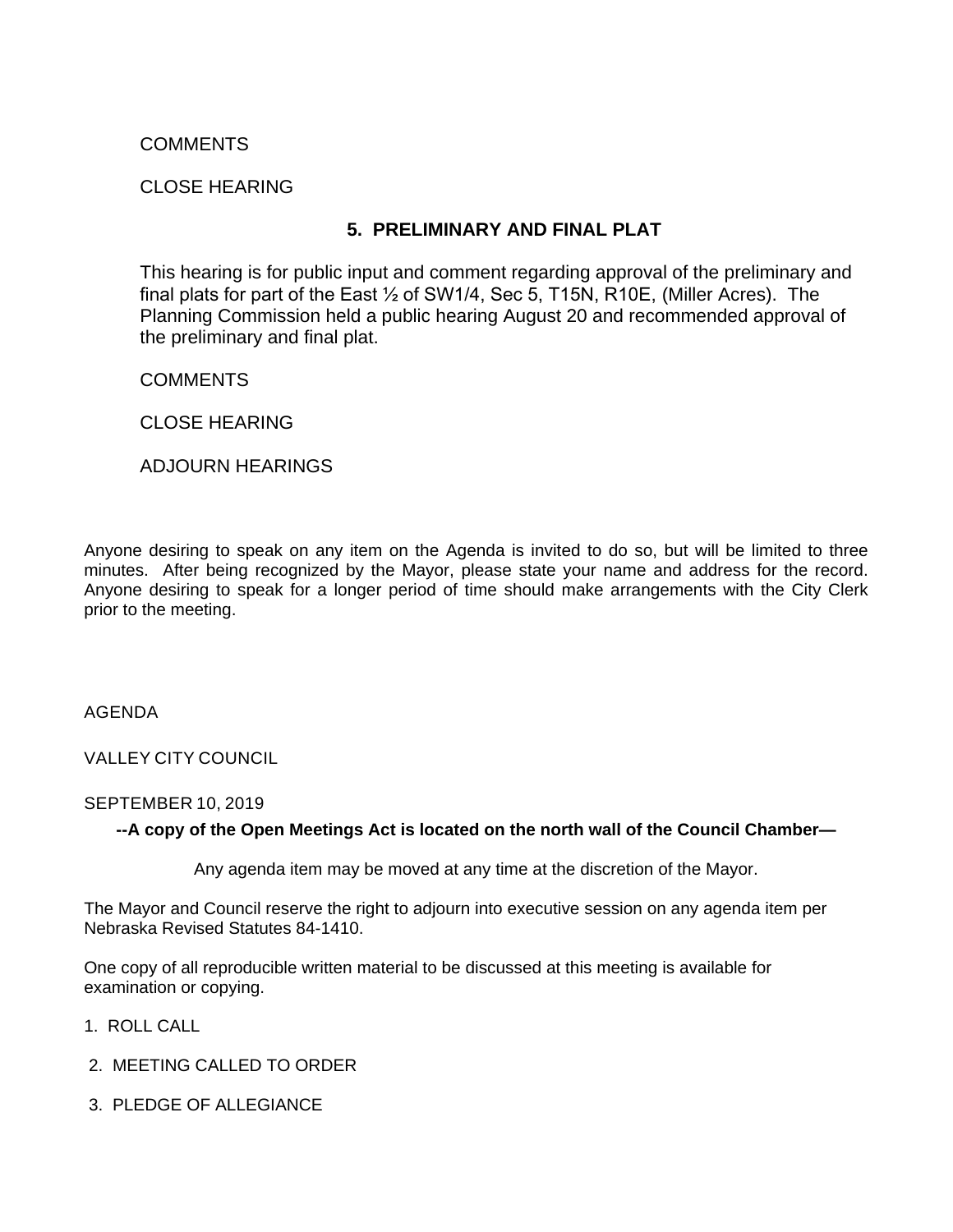## 4. PROOF OF PUBLICATION

### 5. VISITORS/CORRESPONDENCE

## **KINSHIP CARE MONTH PROCLAMATION**

### 6. APPROVAL OF AGENDA

#### 7. CONSENT AGENDA

All agenda items indicated by an asterisk will comprise the consent agenda and will be acted on in a single motion. Consent agenda items are being forwarded to the Council Members. Any individual item may be removed by a council member for special discussion and consideration.

- \* ACCEPT MINUTES
- \* ACCEPT TREASURER'S REPORT
- \* PRESENT BILLS PAID DURING THE MONTH
- \* APPROVE BILLS & ADDITIONAL BILLS PRESENTED FOR PAYMENT **A Complete listing of claims processed through noon on Monday, September 9, 2019 is on file in the office of the City Clerk.**
- \* AUGUST PAYROLL, \$94,561.68/I.R.A.\$1,329.63
- \* AUGUST KENO RECEIPTS \$2,742.76
- \* PEOPLESERVICE, INC. Report
- \* ACCEPT August Library Statistics
- \* ACCEPT August 20 Planning Commission Minutes
- \* APPROVE D. C. West Homecoming Parade route, Friday, October 4 at 1 p.m.
- \* RECOMMEND APPROVAL/Special designated liquor license applications of Veterans of Foreign Wars Post 09897 from 12 a.m. to 12 p.m.. January 18, February 15, March 21, April

18, May 16 & June20, 2020 at Valley Vets Club, 111 East Front Street, Valley, Nebraska.

8. ORDINANCE NO.724/Council consideration and action to appropriate the sums of money for necessary expenses and liabilities contained in the 2019-2020 budget statement.

9. RESOLUTION 2019-34 / Council consideration and action to set the property tax request at a different amount than the property tax request for the prior year.

10. ORDINANCE NO. 725/Council consideration and action to rezone Country-Aire-Section 2 located in part of the NE <sup>1/2</sup>, of the NE <sup>1/2</sup>, Sec 1, T15N, R9E, from R-1 (Low-Density Residential) to R-2 (Medium-High Density Residential). The Planning Commission recommended approval and this item was addressed in the public hearing

11. RESOLUTION NO. 2019-35/Council consideration and action to authorize building official Michael Burns to issue a conditional use permit to Western Engineering to erect an asphalt plant and material piles at 30708 Rainwood Road. The Planning Commission recommended approval and this item was addressed in the public hearing

12. RESOLUTION NO. 2019-36/Council consideration and action to approve the preliminary and final plat of part of the East  $\frac{1}{2}$  of SW1/4, Sec 5, T15N, R10E, (Miller Acres). The Planning Commission recommended approval and this item was addressed in the public hearing

13. BOB HASSEBROOK is requesting on behalf of the Pines Homeowners Association that 25 mph speed limit signs be installed and parking be allowed only on one side of the street within the